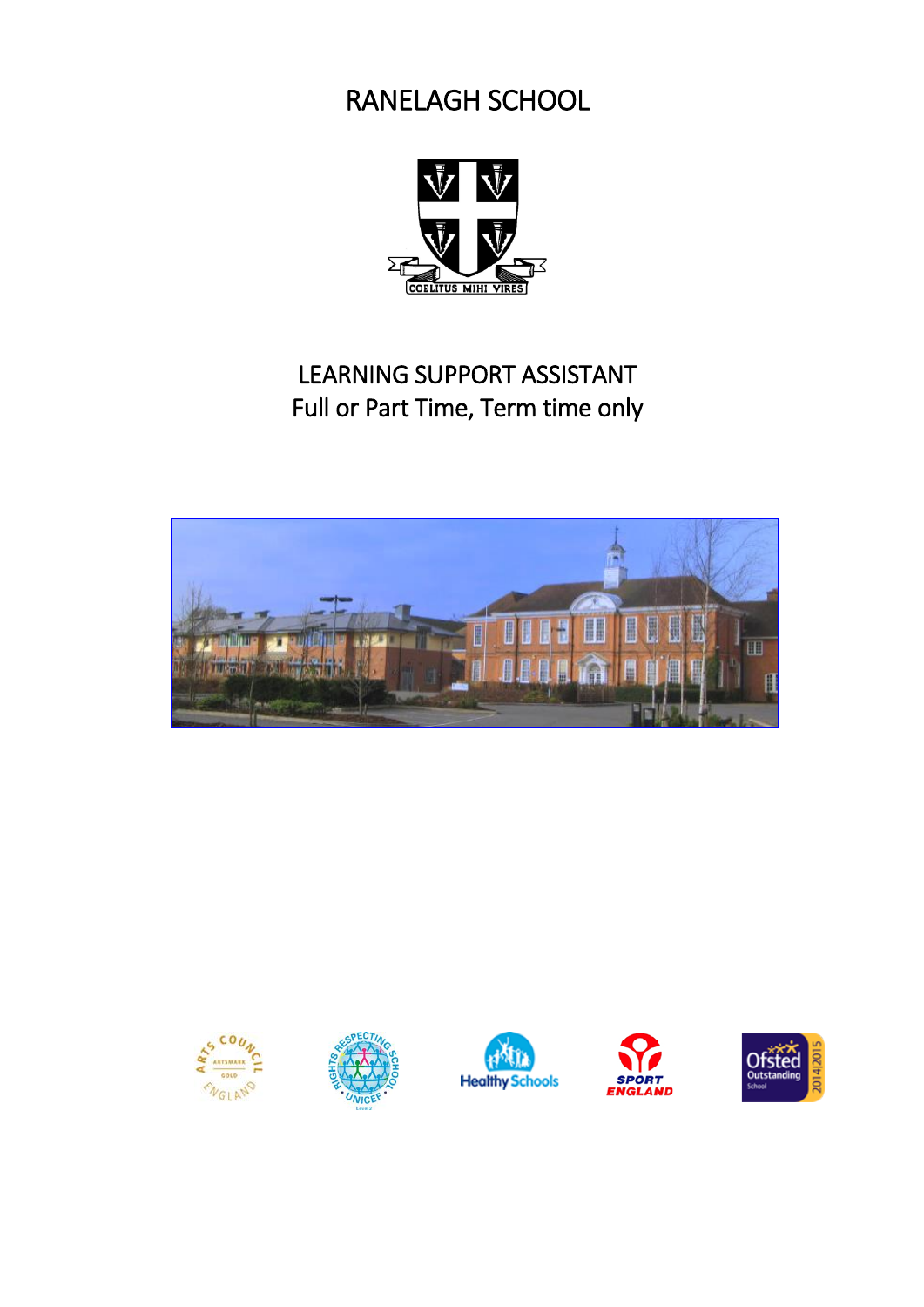

### Dear Colleague

Thank you for your interest in the post of Learning Support Assistant at Ranelagh School. In this letter, we aim to provide you with some further insight into our school and our priorities.

Our school has an excellent reputation at local and national level. The last inspection by Ofsted in 2015 judged us to be outstanding in all areas. This was our fourth outstanding report and, whilst we are very proud of this achievement, we are in no way complacent.

In addition to excellence in terms of academic outcomes, our purpose is to provide a supportive, stimulating and secure environment in which young people can thrive. As such we seek to employ inspirational and energetic staff, committed to the school's ethos. In return, we aim to provide opportunities for continuing professional growth and development for all staff, beginning with a wellestablished induction programme.

Given that we spend such a significant proportion of our time in the workplace, it is important to take pride and pleasure in what we do here. Teaching and non-teaching staff collaborate well. They are mindful of one another's well-being and there is a strong sense of collective purpose.

If you are interested in learning more about the role, then please do contact me. If you would like to apply, please submit your application using the form available on the website [www.ranelagh.bonitas.org.uk](http://www.ranelagh.bonitas.org.uk/)

We look forward to hearing from you.

Yours sincerely,

Mr Timothy Griffith Headteacher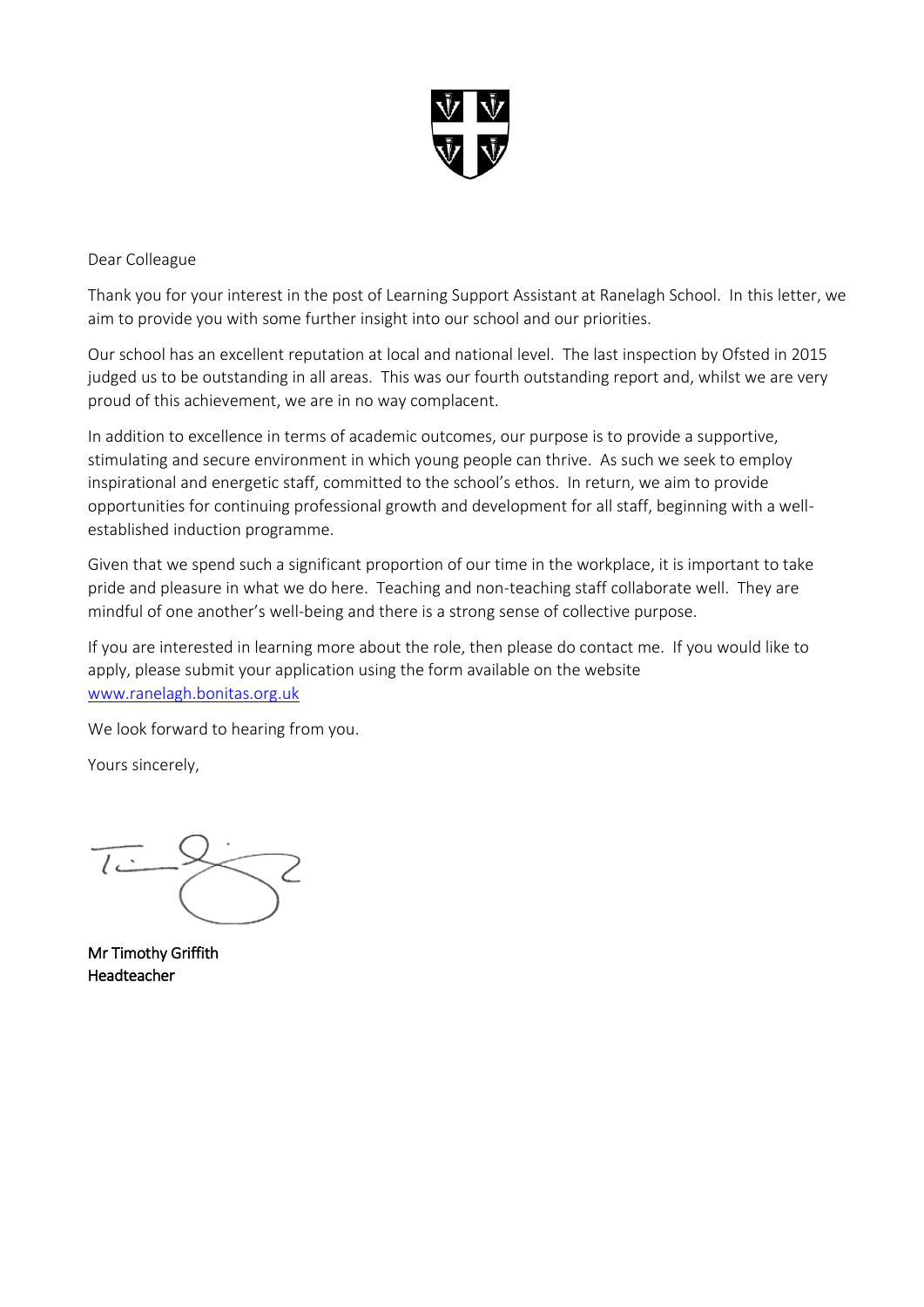### JOB DESCRIPTION

| Job title                 | Learning Support Assistant (LSA)                                                                                               |  |  |
|---------------------------|--------------------------------------------------------------------------------------------------------------------------------|--|--|
| Hours                     | Full or Part Time, Term time only                                                                                              |  |  |
| Salary                    | Grade J Point $3 - 6$ £19,188 to £20,324 (This is the full-time equivalent                                                     |  |  |
|                           | salary, including London Weighting would need to be pro-rated depending                                                        |  |  |
|                           | on hours worked)                                                                                                               |  |  |
| Contract                  | Permanent                                                                                                                      |  |  |
| Pension                   | Eligible for the Local Government Pension Scheme                                                                               |  |  |
| Accountable to            | The post holder will be accountable to the Headteacher and be line                                                             |  |  |
|                           | managed by, and responsible to the Special Educational Needs Co-                                                               |  |  |
|                           | ordinator (SENDCo)                                                                                                             |  |  |
| KEY FUNCTIONS OF THE ROLE |                                                                                                                                |  |  |
| Specific                  | In class support for individual and/or groups of students with special<br>$\bullet$                                            |  |  |
| Responsibilities          | educational needs                                                                                                              |  |  |
|                           | Helping teaching staff to differentiate both class work and homework to                                                        |  |  |
|                           | suit the needs of the individual statemented pupils                                                                            |  |  |
|                           | Liaison with subject staff before/during/after lessons                                                                         |  |  |
|                           | Liaison with SENDCo and other support staff                                                                                    |  |  |
|                           | Working with individuals or small groups of students with the SEN<br>$\bullet$<br>Department under the direction of the SENDCO |  |  |
|                           | Acting as reader/amensuris for students with SEND in both internal and                                                         |  |  |
|                           | external examinations under the direction of one of the senior LSAs                                                            |  |  |
|                           | Working with individuals or small groups as directed by SENDCO,                                                                |  |  |
|                           | teaching staff or external agencies on individual/group                                                                        |  |  |
|                           | programmes/therapies - including speech, physiotherapy and                                                                     |  |  |
|                           | occupational therapy                                                                                                           |  |  |
| General                   | To support the vision, aims and values of the school                                                                           |  |  |
| Responsibilities          | To attend meetings for non-teaching staff as and when required, plus                                                           |  |  |
|                           | in-service training as appropriate                                                                                             |  |  |
|                           | To encourage a stimulating, secure, safe, orderly and attractive                                                               |  |  |
|                           | environment                                                                                                                    |  |  |
|                           | To actively support the school in a public forum within the guidelines of                                                      |  |  |
|                           | the Code of Practice, Every Child Matters and Disability Discrimination                                                        |  |  |
|                           | Acts of 2001 and 2005, to support students with special educational                                                            |  |  |
|                           | needs without discrimination                                                                                                   |  |  |
|                           | To ensure the implementation of school and departmental policies                                                               |  |  |
|                           | To maintain practices which lead to the highest possible standards                                                             |  |  |
|                           |                                                                                                                                |  |  |

# PERSON SPECIFICATION

| <b>Attributes</b>               | Essential                                                                                  | Desirable                                                                                |
|---------------------------------|--------------------------------------------------------------------------------------------|------------------------------------------------------------------------------------------|
| Education and<br>Qualifications | $\bullet$ A*- C English and Maths or<br>equivalent<br>(Certificates required at interview) | • Emergency at Work First Aid<br>• Relevant Childcare/Support<br>assistant qualification |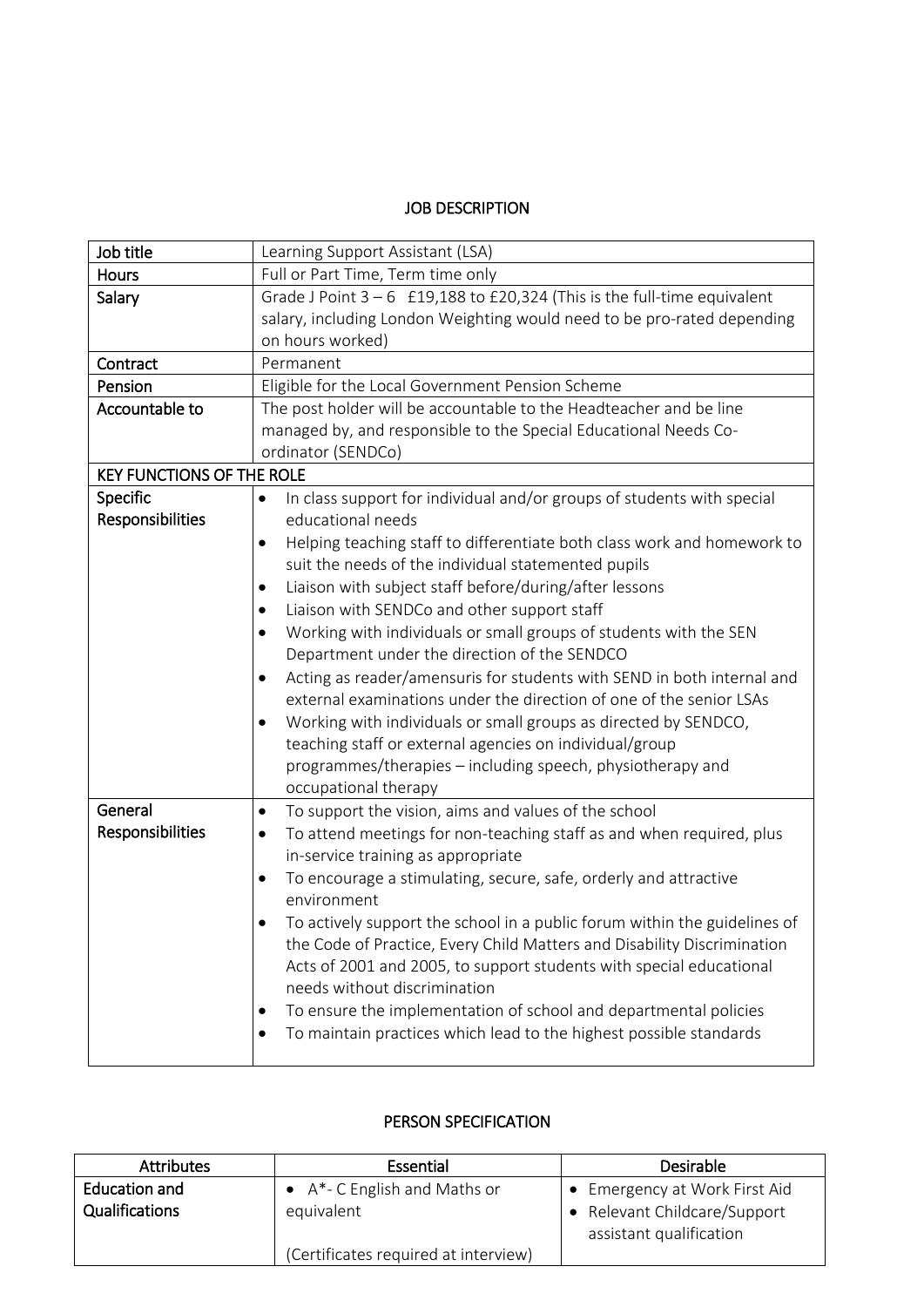| Knowledge and<br>understanding<br>Experience | Interest/ willingness to work with<br>$\bullet$<br>children<br>Willingness to learn/undertake<br>$\bullet$<br>training<br>Understands and will work within<br>confidential climate<br>General administration                                                                                                                                                                                                                   | Knowledge of working with<br>$\bullet$<br>students with additional<br>needs<br>Knowledge of safeguarding<br>procedures          |
|----------------------------------------------|--------------------------------------------------------------------------------------------------------------------------------------------------------------------------------------------------------------------------------------------------------------------------------------------------------------------------------------------------------------------------------------------------------------------------------|---------------------------------------------------------------------------------------------------------------------------------|
|                                              | $\bullet$<br>Microsoft Office/Word/Excel/<br>٠<br>Outlook packages<br>Working to support children or<br>teenagers in a learning situation                                                                                                                                                                                                                                                                                      | • Experience of working in a<br>school environment<br>Experience working in an SEN<br>Team as an LSA<br>Basic Knowledge of SIMS |
| <b>Skills and Attributes</b>                 | Excellent communication and<br>$\bullet$<br>organisational skills<br>Ability to work as a part of an<br>effective team alongside young<br>people and adults<br>Ability to think ahead and work<br>$\bullet$<br>independently on own initiative<br>as necessary<br>Ability to prioritise tasks<br>Confidence to review own<br>٠<br>performance<br>Accuracy and attention to detail<br>$\bullet$<br>Confidentiality<br>$\bullet$ |                                                                                                                                 |
| <b>Strategic Development</b>                 | Willingness to contribute to the<br>$\bullet$<br>strategic goals of the school<br>Commitment to upholding the<br>$\bullet$<br>school's aims, procedures and<br>policies                                                                                                                                                                                                                                                        |                                                                                                                                 |
| <b>Teaching and Learning</b>                 | Willingness to undertake job<br>$\bullet$<br>related training                                                                                                                                                                                                                                                                                                                                                                  | Evidence of continuing<br>$\bullet$<br>professional development                                                                 |
| Motivation and<br>personality                | Flexible and adaptable approach<br>$\bullet$<br>to working<br>Positive and proactive<br>٠<br>Willingness to learn<br>٠<br>Sense of humour                                                                                                                                                                                                                                                                                      |                                                                                                                                 |
| Other                                        | To be aware of the Anglican<br>$\bullet$<br>foundation and ethos of Ranelagh<br>and able to work within it<br>DBS Clearance (Enhanced)<br>$\bullet$<br>(the successful applicant will be<br>DBS checked through school)                                                                                                                                                                                                        |                                                                                                                                 |

# ROLES AND RESPONSIBILITIES OF ALL RANELAGH STAFF

As members of a cohesive team, all staff have a common section to their job description which identifies their general responsibilities.

1 To implement the aims of the school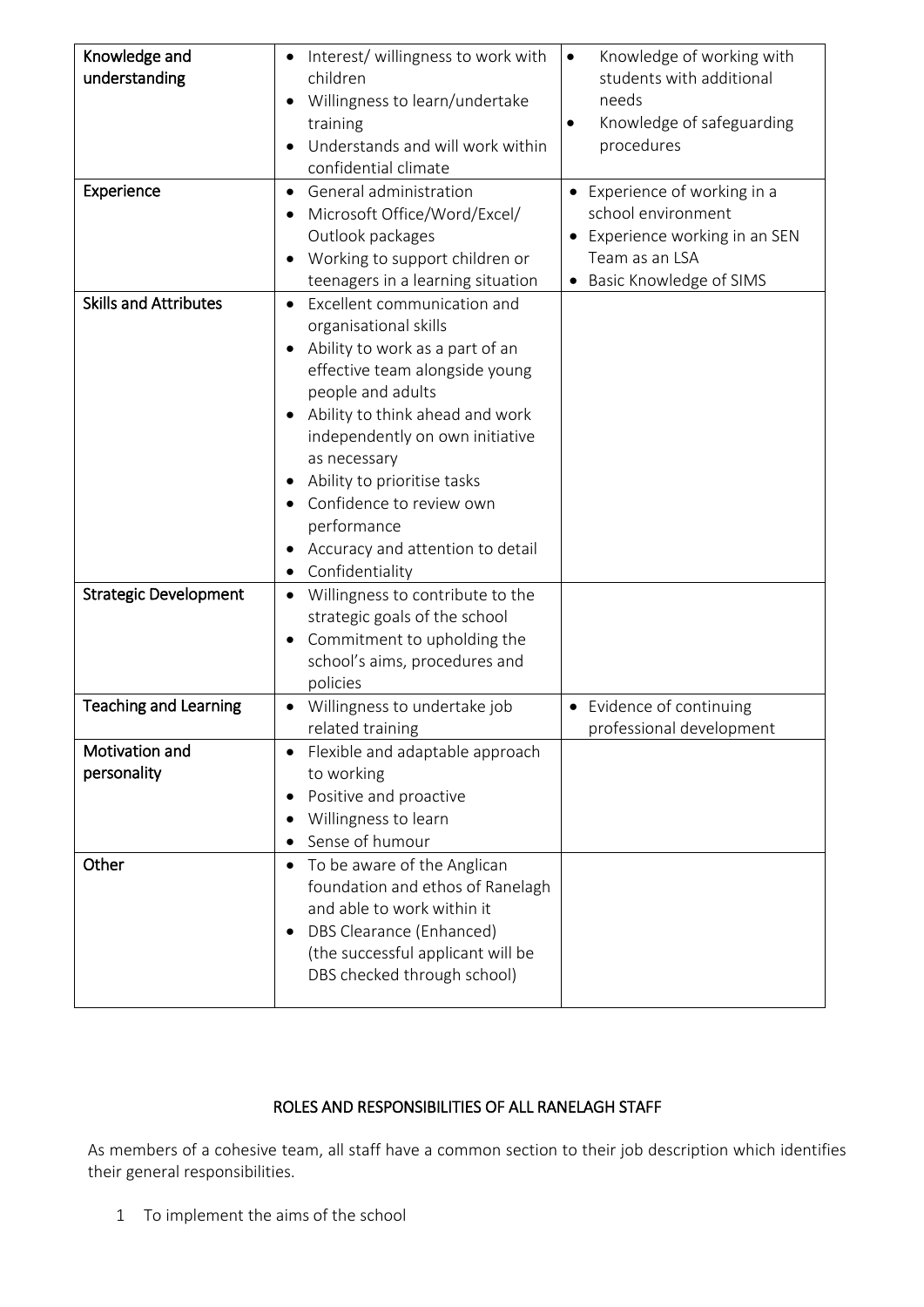- 2 To contribute to school reviews, evaluation and forward planning and actively to support the implementation of the school development plan
- 3 To ensure the implementation of all school policies
- 4 To maintain practices which lead to the highest standards of teaching and learning, pastoral care and guidance
- 5 Actively to maintain order and discipline in the school as well as to reward good conduct
- 6 To attend meetings as and when required according to responsibility and to communicate effectively with colleagues
- 7 To attend in-service training sessions as appropriate and work with advisory staff
- 8 To liaise with parents and governors as appropriate
- 9 To encourage a stimulating, secure, safe and attractive environment
- 10 Actively to support the school in a public forum

# ETHOS AND AIMS OF RANELAGH SCHOOL

#### Ethos

Recognising its historic foundation, the school will preserve and develop its religious character in accordance with the principles of the Church of England and in partnership with that Church at parish, deanery and diocesan levels.

The school aims to serve its community by providing an education of the highest quality within the context of Christian belief and practice. It encourages an understanding of the meaning and significance of faith, and promotes Christian values through the experience it offers to all its pupils.

The school aims to provide a supportive, stimulating and secure environment where high standards of learning and personal responsibility are expected and achieved and where every member of the school community is respected and valued.

#### Aims

- 1 To provide the environment, stimulus and opportunities which will encourage and enable every individual to discover and fulfil their potential.
- 2 To enable each individual to develop confidence and self esteem, and to encourage self reliance, self discipline and corporate responsibility both in school and in the wider community.
- 3 To develop each student's capacity to take responsibility for his/her own learning and to work constructively as a member of a group or a team.
- 4 To provide opportunities for each student to participate in and enjoy a range of cultural, creative, practical, physical and social activities and to develop their knowledge and skills in these areas. To provide opportunities for moral and spiritual development.
- 5 To ensure that each student leaves school with qualifications and achievements commensurate with his/her ability, with the knowledge, skills, attitudes and values which will provide the confidence to lead a fulfilled and responsible life, and with an awareness that learning is a life long process.
- 6 To educate all students through a broad and balanced curriculum which will prepare them effectively for adult life in a multicultural society and an interdependent, changing world.